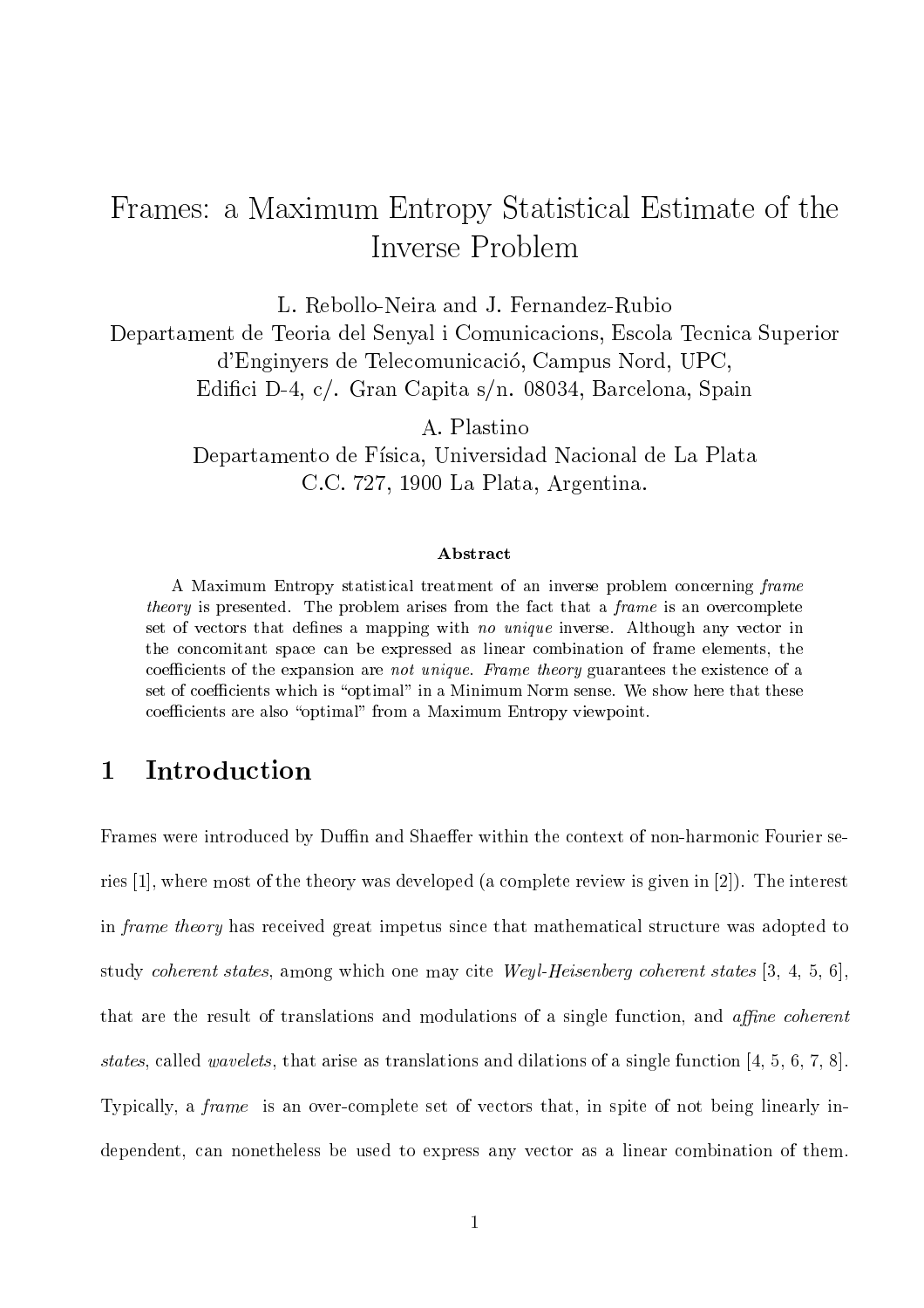The *frame condition* ensures that the inverse mapping does exist and that an appropriate set of coefficients can be obtained by means of the *reciprocal frame*. However, due to the lack of linear independence of the frame elements such a set of coefficients is not unique. The lack of uniqueness poses a problem that has to be surmounted if one expects the coefficients to be endowed with some relevant physical information. Now, if one wishes to recognize a particular set of coefficients as "optimal", an appropriate decision criterion has to be adopted. It is well known that the *reciprocal frame* provides a set of coefficients which is "optimal" in a Minimum Norm (MN) sense [2, 4]. The MN requirement may be a reasonable criterion to be adopted in the case of some applications, but, a priori, certainly not in all of them. In this paper we tackle the inverse problem from a statistical point of view and show that the reciprocal frame provides one with a set of coefficients that is also "optimal" in a Maximum Entropy (ME) sense.

The early *frame theory* was devised with the discrete case in mind, but an interesting generalization, recently proposed [8, 9, 10, 11], allows for the inclusion of continuous cases as part of the same general structure. This generalization includes continuous transforms, such as the Windowed Fourier Transform (WFT) or the Continuous Wavelet Transform (CWT), as special instances of a more general framework. Here we adopt the generalized structure and develop our statistical description of the inverse problem within the *generalized frame* definition.

We shall i) regard each admissible solution of the inverse problem as a stochastic process (random function) distributed according to a suitable probability density (to be determined) and ii) estimate the desired solution asthe mean value of such a random function. Then, among all the probability densities capable of yielding admissible solutions we shall single out one, adopting the Maximum Entropy Postulate (MEP). Finally, we will show that, from the ME probability density, a mean value function is inferred that is provided by the reciprocal frame, being therefore identical with the MN solution.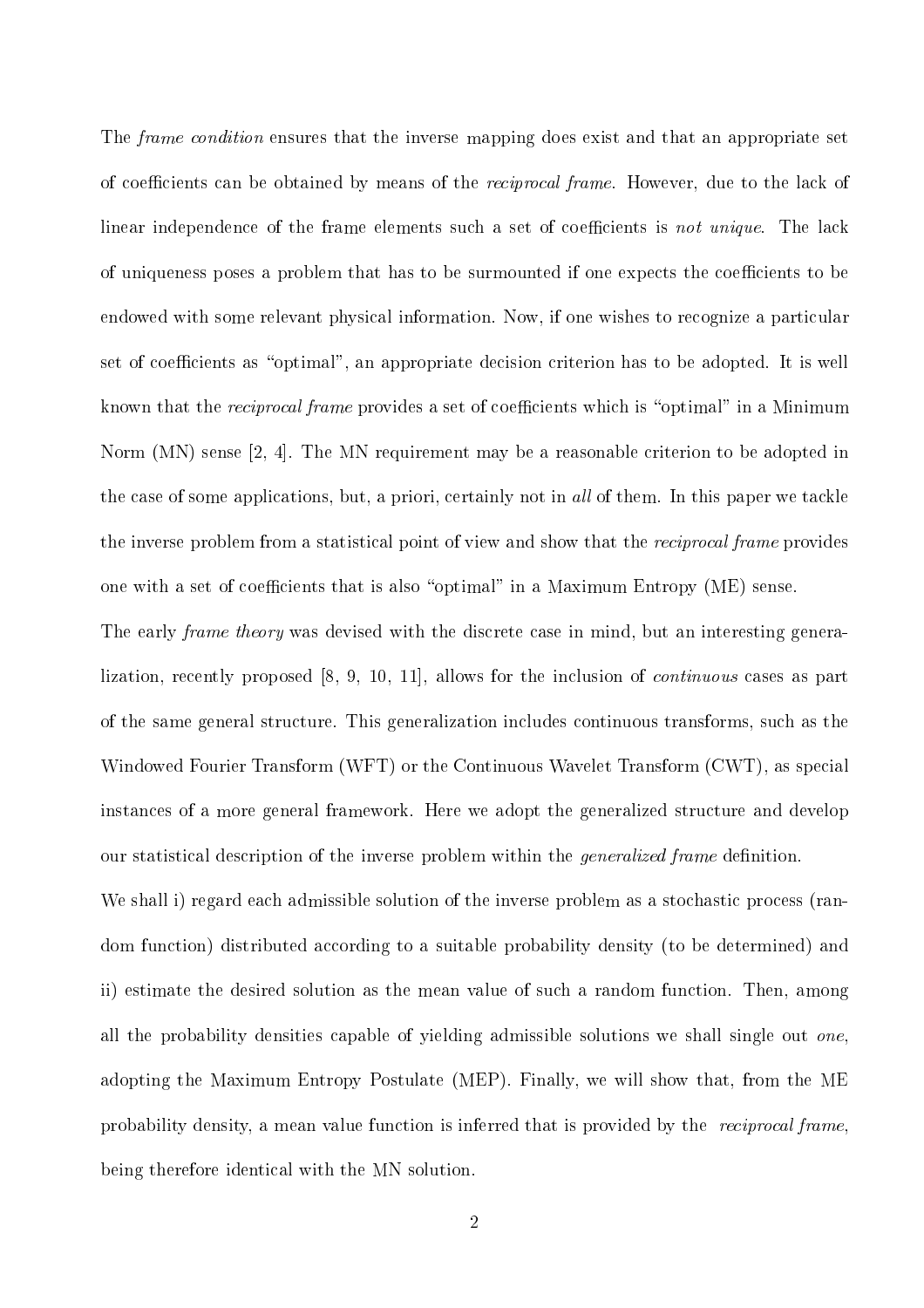The paper is organized as follows: In Section 2 the *generalized frame* definition is given and some properties to be used are summarized. In Section 3 the proposed Maximum Entropy statistical treatment of the inverse problem is developed. The WFT and the CWT are given as examples of the general formalism. Some conclusions are drawn in Section 4.

#### $\overline{2}$ 2 Background on Frames

Let  $\mu$  be the Hilbert space of possible functions (on the real line  $\mu$  and  $\mu$  and  $\mu$  and  $\mu$  and  $\mu$  and  $\mu$ set of labels  $M = \{m \in M\}$ . Adopting Dirac's notation [12], we represent a vector  $f \in \mathcal{H}$  as  $|f\rangle$  and its dual as  $\langle f|$ . The identity operator in H is then expressed in the fashion

$$
\hat{I}_{\mathcal{H}} = \int_{R} |t\rangle\langle t| \, dt. \tag{1}
$$

Let  $\mu$  be a measure on M and let us denote as  $L^2(\mu)$  the Hilbert space in which the identity operator reads

$$
\hat{I}_{L^2(\mu)} = \int_M |m\rangle\langle m| \, d\mu(m). \tag{2}
$$

For all  $|f_1\rangle$  and  $|f_2\rangle \in \mathcal{H}$  the functional representation of  $\mathcal{H}$  can be introduced by inserting (1) in hf1jf2i, i.e.,

$$
\langle f_1 | f_2 \rangle = \int_R \langle f_1 | t \rangle \langle t | f_2 \rangle \, dt \tag{3}
$$

with  $f_2(t) = \langle t | f_2 \rangle$  and  $f_1(t) = \langle f_1 | t \rangle = \langle t | f_1 \rangle$ , where f  $\langle t \rangle$  indicates the complex conjugate of  $f(t)$ . In the same way, for  $|g_1\rangle$  and  $|g_2\rangle \in L^2(\mu)$ , the functional representation of  $L^2(\mu)$  is given by operator (2)

$$
\langle g_1 | g_2 \rangle = \int_M \langle g_1 | m \rangle \langle m | g_2 \rangle \ d\mu(m). \tag{4}
$$

Now we are in a position to give the definition of *generalized frame* [10]:

**Definition:** A family of vectors  $|h_m\rangle \in \mathcal{H}$ ;  $m \in M$  is called a *generalized frame* (henceforth to be referred as simply a frame) if, for every  $|f\rangle \in \mathcal{H}$ ,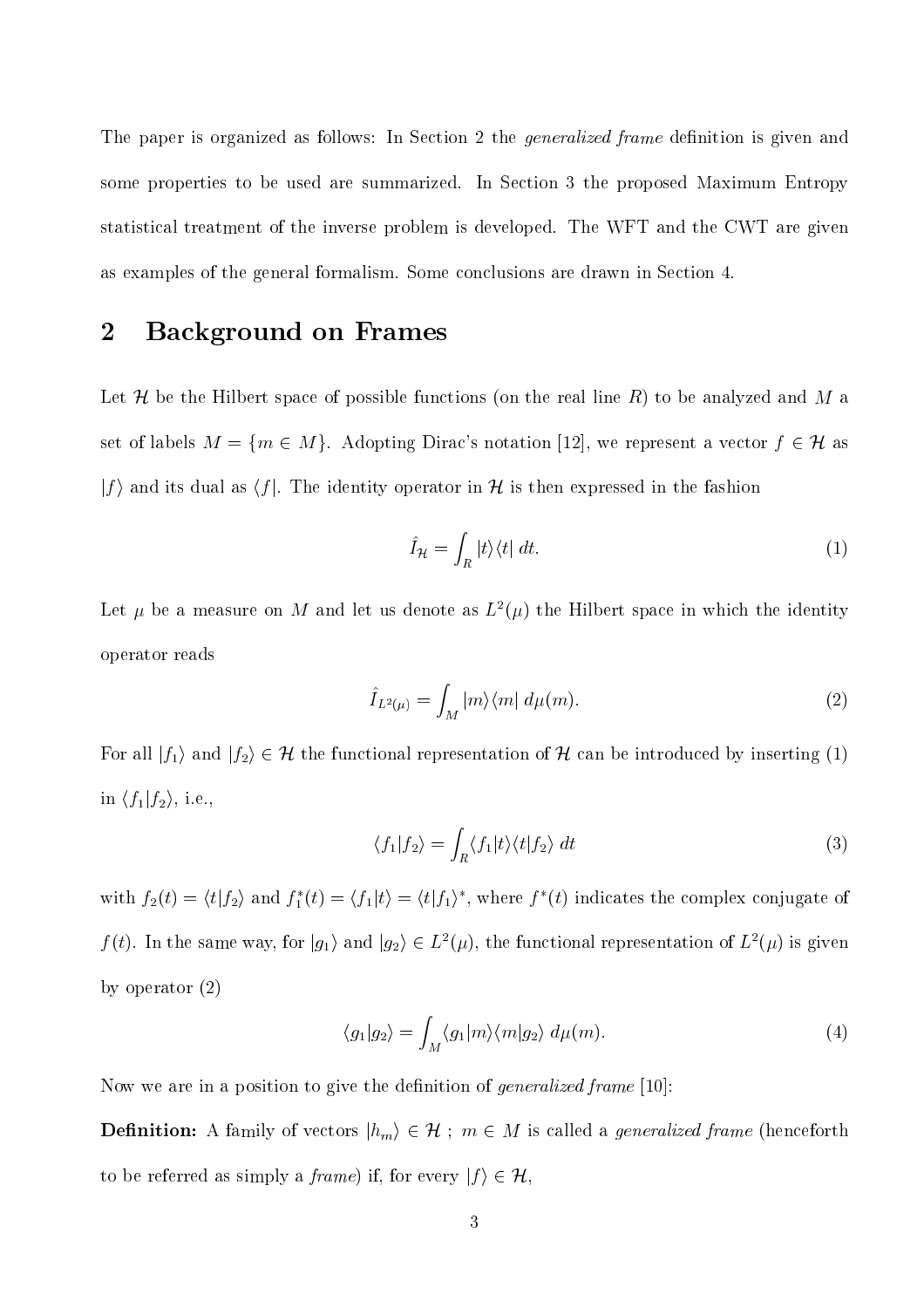- a) The function  $f(m) = \{m|f| = \langle m_m|f| \}$  is ineasurable.
- $\alpha$ ) There exists a pair of constants  $\alpha$  , the  $\alpha$  and  $\alpha$  are  $\alpha$

$$
A\langle f|f\rangle_{\mathcal{H}} \le \langle \tilde{f}|\tilde{f}\rangle_{L^2(\mu)} \le B\langle f|f\rangle_{\mathcal{H}}.\tag{5}
$$

The constants A and B are called the *frame bounds* and  $(5)$  the *frame condition*. The latter implies that  $|f\rangle \in L^2(\mu)$  whenever  $|f\rangle \in {\cal H},$  then the mapping  $I^* : {\cal H} \mapsto L^*(\mu)$  defines an operator, called the frame operator,

$$
\hat{T} = \int_M |m\rangle\langle h_m| \, d\mu(m). \tag{6}
$$

The adjoint operator  $T^{\dagger}: L^{\dagger}(\mu) \mapsto \pi$  is

$$
\hat{T}^{\dagger} = \int_{M} |h_{m}\rangle\langle m| d\mu(m). \tag{7}
$$

The *frame condition* can be expressed in terms of the operator  $G = T^T$ :  $H \mapsto H$  as

$$
A\hat{I}_{\mathcal{H}} \le \hat{G} \le B\hat{I}_{\mathcal{H}}.\tag{8}
$$

From (6) and (7) G^ is explicitly given by

$$
\hat{G} = \int_M |h_m\rangle\langle h_m| \, d\mu(m). \tag{9}
$$

The inequality (8) entails that G\_ has a bounded inverse G $^{-1}$ . In fact, G\_ $^{-}$  satisfies [2, 4, 10]

$$
B^{-1}\hat{I}_{\mathcal{H}} \le \hat{G}^{-1} \le A^{-1}\hat{I}_{\mathcal{H}}.\tag{10}
$$

Assuming that G<sup>-1</sup> is known explicitly, the *reciprocal frame*  $\{ |n^m \rangle : m \in M \}$ , is calculated as  $\ket{n^m} = G^{-1} \ket{n_m}$ ;  $m \in M$ . Thus, from (9) we obtain the following resolution of the unity operator in Home and Home in Home and Home in Home in Home in Home in Home in Home in Home in Home in Home in H

$$
\hat{I} = \int_M |h^m\rangle\langle h_m| \, d\mu(m) = \int_M |h_m\rangle\langle h^m| \, d\mu(m). \tag{11}
$$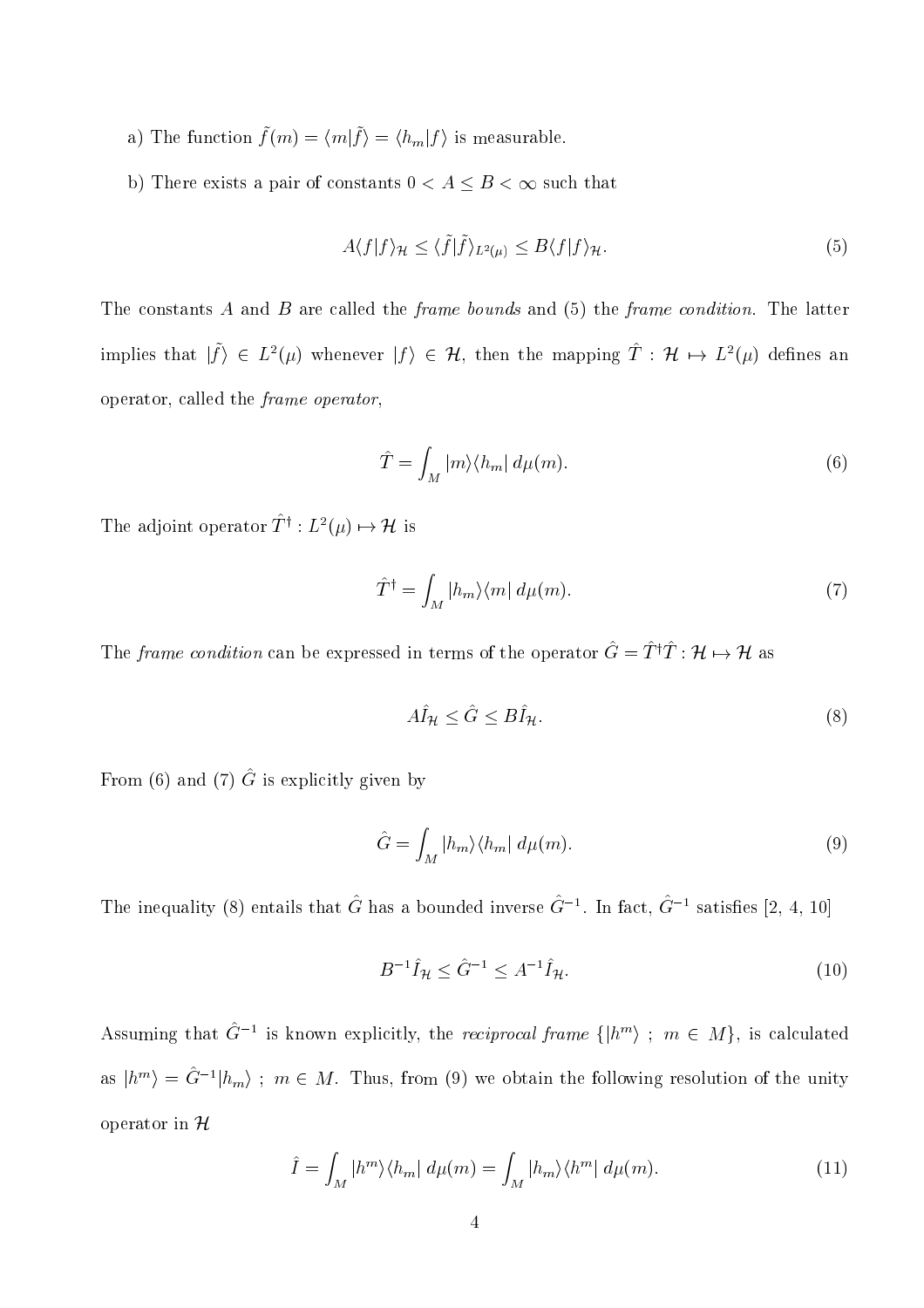The family  $\{|n^m\rangle; m \in M\}$  turns out to be a *frame* as well, with *frame bounds B*<sup>1</sup> and A<sup>1</sup>  $[2, 4, 10]$ . The associated *frame operator*  $S : H \mapsto L$  ( $\mu$ ) is here

$$
\hat{S} = \int_{M} |m\rangle\langle h^{m}|d\mu(m) = \hat{T}\hat{G}^{-1}
$$
\n(12)

and its adjoint  $S^*: L^2(\mu) \mapsto \pi$ 

$$
\hat{S}^{\dagger} = \int_{M} |h^{m}\rangle\langle m| d\mu(m) = \hat{G}^{-1}\hat{T}^{\dagger}.
$$
 (13)

The reciprocal frame of  $\{[n^m] \}$ ;  $m \in M$  and happens to be, again, the original frame  $[2, 4, 10]$ . When the frame bounds are equal the frame is called a tight one and the reciprocal frame satisfies  $\ket{h^{m}} = \frac{p_{m}}{A}$ . For the case  $A = 1$  the frame is self-reciprocal.

Let F be the range of the operator  $I : H \mapsto L^2(\mu)$ , i.e., the subspace

$$
\mathcal{F} = Ran(\hat{T}) = \{ |\tilde{f}\rangle ; \ \hat{T}|f\rangle = |\tilde{f}\rangle ; \ |f\rangle \in \mathcal{H} \}.
$$
 (14)

One also has  $\text{Ran}(S) = \text{Ran}(T)$ . The operator  $S^\vee = G^{-1}$ :  $L^*(\mu) \mapsto H$  provides the reconstruction of  $|f\rangle \in H$  from  $|f\rangle \in \mathcal{F}$  as  $|f\rangle \equiv S^{*}|f\rangle$ . In fact, for  $|f\rangle \in \mathcal{F}$ ,  $|f\rangle \equiv I|f\rangle$  and we have

$$
\hat{S}^{\dagger}|\tilde{f}\rangle = \int_{M} |h^{m}\rangle\langle m|\hat{T}|f\rangle \,d\mu(m) = \int_{M} |h^{m}\rangle\langle h_{m}|f\rangle \,d\mu(m) = \int_{M} |h_{m}\rangle\langle h^{m}|f\rangle \,d\mu(m) = |f\rangle. \tag{15}
$$

Notice that F is just a closed *subspace*, not *all* of  $L^2(\mu)$  (not every  $|g\rangle \in L^2(\mu)$  can be expressed as  $|q\rangle = I|f\rangle$ ). The orthogonal projection operator P^ from L-( $\mu$ ) onto F is  $P = I|S\rangle = SI^\gamma$ [4, 10], which, explicitly, adopts the appearance

$$
\hat{P} = \int_M |m'\rangle\langle h_{m'}|h^m\rangle\langle m| d\mu(m)d\mu(m') = \int_M |m'\rangle\langle h^{m'}|h_m\rangle\langle m| d\mu(m)d\mu(m'). \tag{16}
$$

Since  $|g/\in J|$  if and only if  $|g/\equiv I|g\rangle$ , it follows that,  $|g/\in J|$  if and only if.

$$
|\tilde{g}\rangle = \int_M |m'\rangle\langle h_{m'}|h^m\rangle\langle m|\tilde{g}\rangle \ d\mu(m)d\mu(m') = \int_M |m'\rangle\langle h^{m'}|h_m\rangle\langle m|\tilde{g}\rangle \ d\mu(m)d\mu(m'). \tag{17}
$$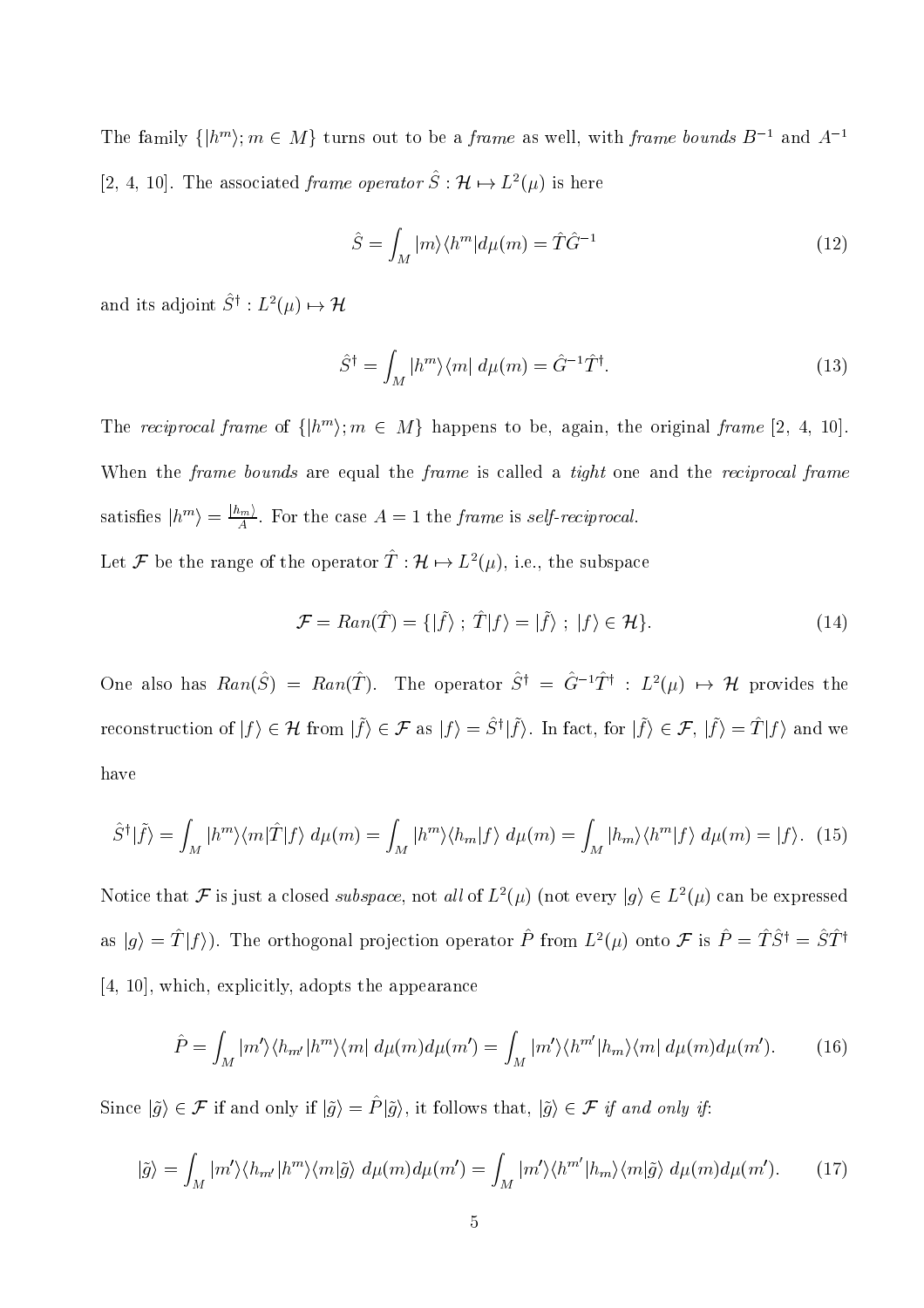$$
\tilde{g}(m') = \langle m' | \tilde{g} \rangle = \int_M \langle h_{m'} | h^m \rangle \langle m | \tilde{g} \rangle \, d\mu(m) = \int_M \langle h^{m'} | h_m \rangle \langle m | \tilde{g} \rangle \, d\mu(m). \tag{18}
$$

The above reproducing kernel equation provides the necessary and sufficient condition for a vector  $|\tilde{g}\rangle \in L^2(\mu)$  to belong to  $\mathcal{F}$ .

Although  $|f\rangle \in \mathcal{H}$  can be reconstructed as in (15), the corresponding expansion is not unique. Indeed, all  $|q\rangle \in L^2(\mu)$  can be written as  $|q\rangle \equiv |q\rangle + |q\rangle^2$ , with  $|q\rangle \in \mathcal{F}$  and  $|q\rangle^2 \in \mathcal{F}^2$ , the orthogonal complement of F in E  $(\mu)$ , and since  $S'(y)^{-} = 0$  we have :  $S'(y) = S'(y) + (y)^{-} = 0$  $S^*(q) \equiv (f)$ . This implies that the inversion problem for determining  $\langle m | q \rangle$  from the equation

$$
|f\rangle = \int_{M} |h^{m}\rangle \langle m|g\rangle \, d\mu(m) \tag{19}
$$

has no unique solution. The most general solution is of the form  $\langle m | g \rangle = \langle n_m | f \rangle + \langle m | g \rangle^{\perp}$ , with  $|g\rangle^{\perp} \in \mathcal{F}^{\perp}$ . Therefore, by setting  $|g\rangle^{\perp} = 0$  one obtains the MN solution. Equivalently, changing  $\mu \rightarrow$  to  $\mu_m$ ) in (19), the MN solution for the corresponding inverse problem is  $\langle m|g \rangle = \langle n|/f \rangle$ . In what follows we show that  $\langle m | g \rangle \equiv \langle n | | f \rangle$  is also an  $\sim$  optimal  $\sim$  solution in a ME sense.

## 3 ME statistical estimate of the inverse problem

The problem we address now is that of inverting the equation

$$
\langle t|f\rangle = \int_M \langle t|h_m\rangle \langle m|g\rangle \ d\mu(m). \tag{20}
$$

We begin by splitting the above complex equation into real and imaginary parts so that it becomes

$$
f^{u}(t) = \int_{M} (h_{m}^{u}(t)g^{u}(m) - h_{m}^{v}(t)g^{v}(m)) d\mu(m)
$$
 (21)

$$
f^{v}(t) = \int_{M} (h_{m}^{v}(t)g^{u}(m) + h_{m}^{u}(t)g^{v}(m)) d\mu(m), \qquad (22)
$$

where  $f^{\pi}(t)$ ,  $f^{\pi}(t)$  are the real and imaginary parts of  $\{t|f\}$  while  $h_m^{\pi}(t)$ ,  $h_m^{\pi}(t)$  are the real and imaginary parts of  $\langle v | n_m \rangle$  and  $g$  ( $m$ ),  $g$  ( $m$ ) are the real and imaginary parts of  $\langle m | g \rangle$ . As

or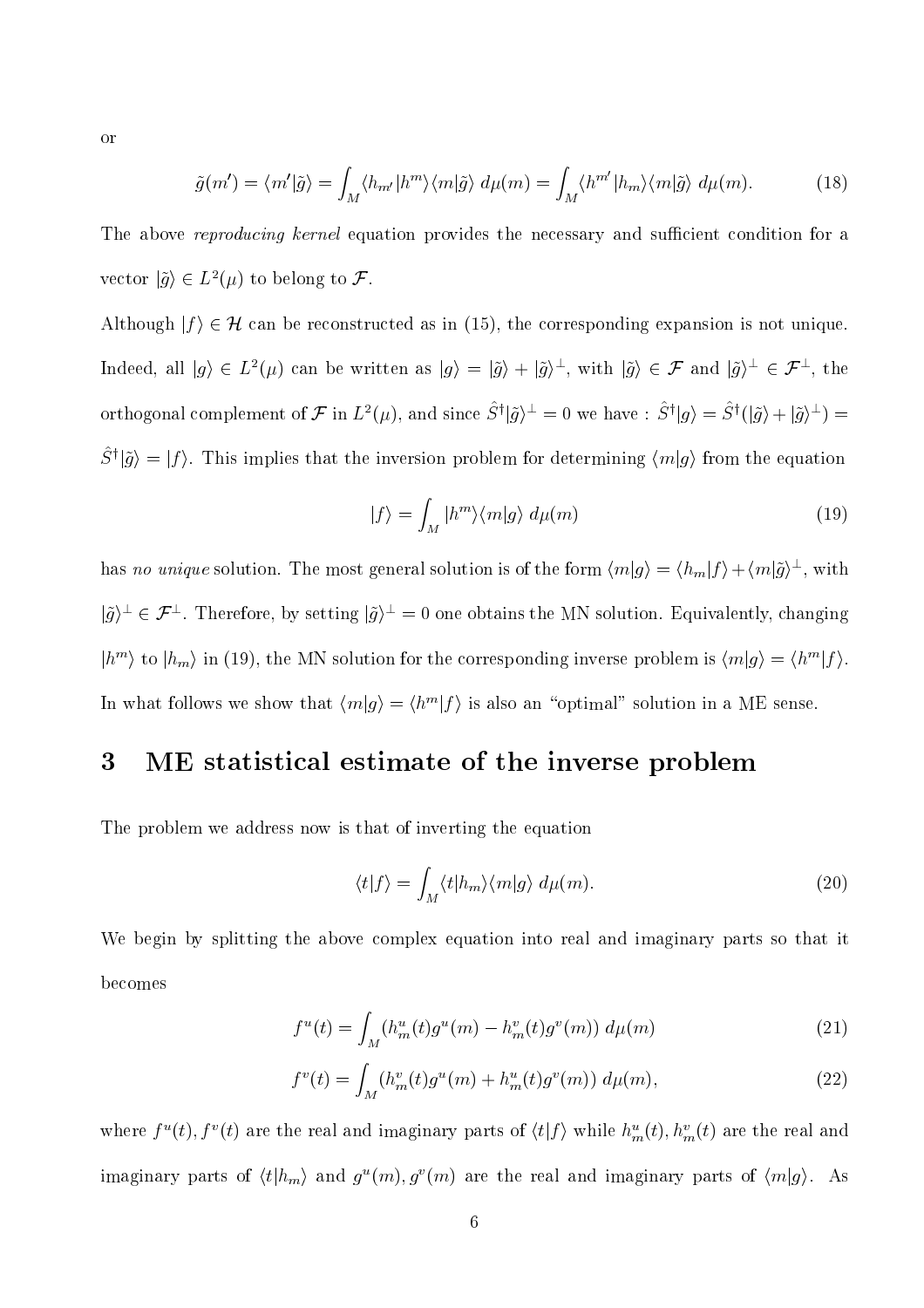discussed in the previous section, there exist several functions  $\langle m|g \rangle$  capable of satisfying (21) and  $(22)$ . Our aim is that of selecting ONE of those solutions as "optimal" in a ME sense. The inversion problem is then transformed into one of *statistical inference*. The essential step in this respect is to regard each admissible solution hmjgi as <sup>a</sup> random function, distributed according to a (to be determined) probability density . This probability density represents our ignorance vis-a-vis the fact that there is not a unique solution. Within this statistical framework, we estimate the desired solution as the mean value of the random function  $\langle m|g \rangle$ and denote it as  $\langle m|g\rangle = g(m)\pm ig(m)$ . Let  $\Delta_i$  be the measurable set that allows one to calculate  $(21)$  and  $(22)$  as:

$$
f^{u}(t) = \lim_{K \to \infty} \sum_{j=1}^{K} (h_{m_j}^{u}(t)\overline{g^{u}(m_j)} - h_{m_j}^{v}(t)\overline{g^{v}(m_j)})\mu(A_j)
$$
(23)

$$
f^{v}(t) = \lim_{K \to \infty} \sum_{j=1}^{K} (h_{m_j}^{v}(t)\overline{g^{u}(m_j)} + h_{m_j}^{u}(t)\overline{g^{v}(m_j)})\mu(A_j).
$$
 (24)

At the fixed points  $m_i$  ;  $j = 1, \ldots, K$ , both  $g^*(m_i)$  and  $g^*(m_j)$  are random variables. To simplify the notation let us introduce  $\boldsymbol{g}^* = g^*(m_1),\ldots,g^*(m_K)$  and  $\boldsymbol{g}^* = g^*(m_1),\ldots,g^*(m_K).$ Assuming that these  $2K$  random variables are distributed according to a probability density  $P(\bm{g}^{\omega},\bm{g}^{\omega}) ,$  the mean values  $g^u(m_j), g^v(m_j)$  involved in (23) and (24) are calculated as:

$$
\overline{g^u(m_j)} = \int_{-\infty}^{\infty} P(\boldsymbol{g^u}, \boldsymbol{g^v}) g^u(m_j) \, d\boldsymbol{g^u} d\boldsymbol{g^v} \hspace{1mm}; \hspace{1mm} j = 1, \ldots, K \hspace{1mm} (25)
$$

$$
\overline{g^v(m_j)} = \int_{-\infty}^{\infty} P(\boldsymbol{g^u}, \boldsymbol{g^v}) g^v(m_j) d\boldsymbol{g^u} d\boldsymbol{g^v} \hspace{0.2cm}; \hspace{0.2cm} j = 1, ..., K, \hspace{1cm} (26)
$$

where  $ag^{\omega} = ag^{\omega}(m_1), \ldots, ag^{\omega}(m_K)$  and  $ag^{\omega} = ag^{\omega}(m_1), \ldots, ag^{\omega}(m_K)$ . We shall make sure  $\overline{\langle m|g\rangle} \in L^2(\mu)$  through the more stringent requirement that  $\overline{||g||^2}$  be finite. This also ensures the finitude of the variance of the probability density. Consequently, we have to deal with the constraint

$$
\overline{||g||^2} = \int_{-\infty}^{\infty} \lim_{K \to \infty} \sum_{j=1}^{K} \int_{-\infty}^{\infty} P(g^u, g^v) (g^u(m_j)^2 + g^v(m_j)^2) \mu(A_j) d\mathbf{g}^u d\mathbf{g}^v = C \tag{27}
$$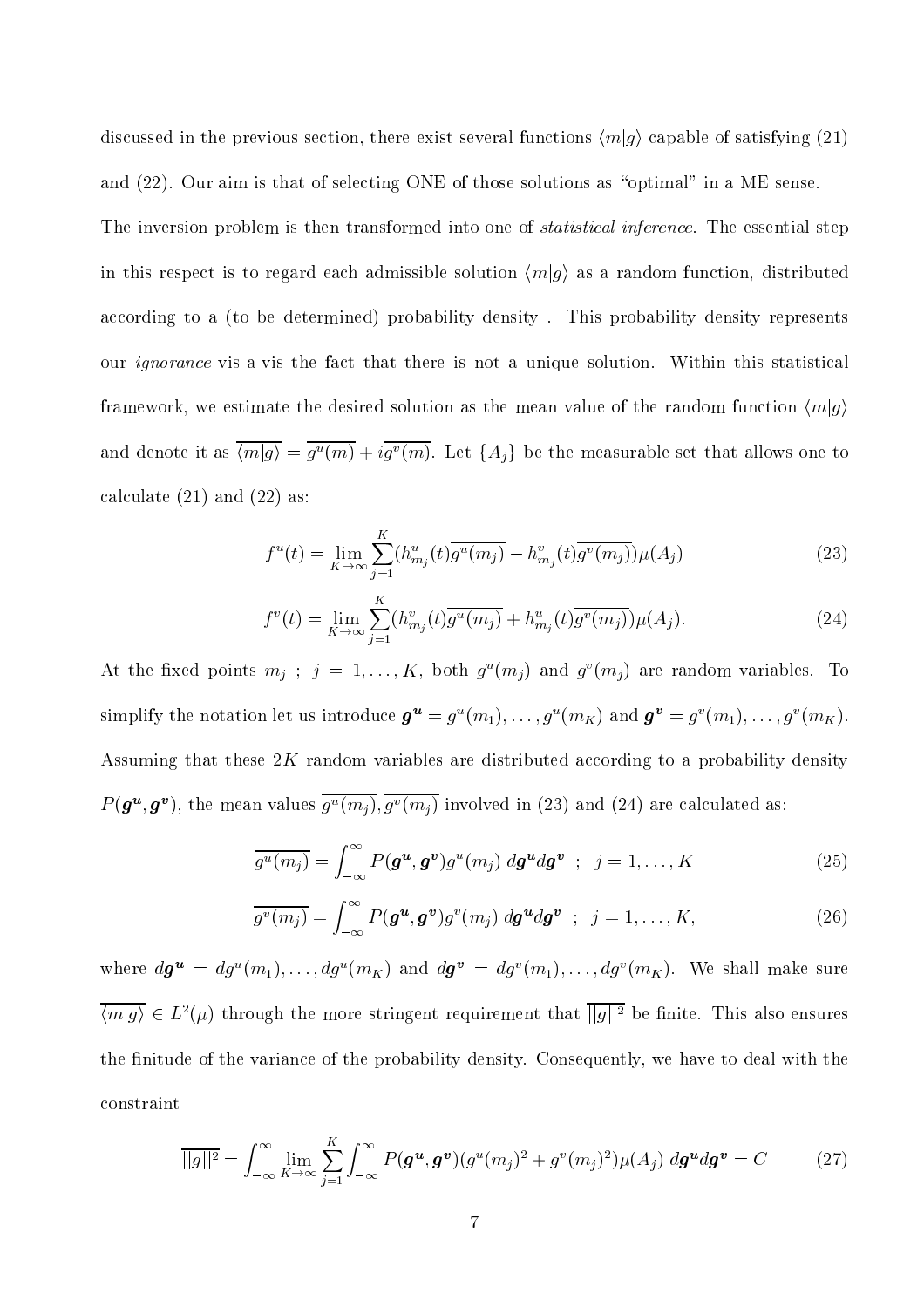where  $C$  is an *unknown* constant. As  $P(\bm{g}^{\omega}, \bm{g}^{\omega})$  is normalized to unity, it satisfies

$$
\int_{-\infty}^{\infty} P(\boldsymbol{g}^{\boldsymbol{u}}, \boldsymbol{g}^{\boldsymbol{v}}) \, d\boldsymbol{g}^{\boldsymbol{u}} d\boldsymbol{g}^{\boldsymbol{v}} = 1.
$$
 (28)

We face now the problem of determining  $P(g^{\omega}, g^{\nu})$  satisfying (23), (24), (27) and (28). Among all the probability densities capable of fulfilling these constraints, we select one adopting the MEP. This criterion yields the probability density that, being consistent with the available data, is maximally noncommittal with respect to our lack of information [13, 14].

The entropy, or uncertainty, associated with  $P(\boldsymbol{g^u}, \boldsymbol{g^v})$  is given by Shannon's measure

$$
H(g^{\boldsymbol{u}}, g^{\boldsymbol{v}}) = -\int_{-\infty}^{\infty} P(g^{\boldsymbol{u}}, g^{\boldsymbol{v}}) \ln P(g^{\boldsymbol{u}}, g^{\boldsymbol{v}}) \, dg^{\boldsymbol{u}} dg^{\boldsymbol{v}}.
$$
 (29)

In order to proceed take  $\lim K \to \infty$ , which entails that, here, the appropriate measure is the entropy rate  $\overline{H}$  (entropy per degree of freedom), defined as [15]

$$
\overline{H} = \lim_{K \to \infty} \frac{1}{2K} H(\mathbf{g}^{\mathbf{u}}, \mathbf{g}^{\mathbf{v}}).
$$
\n(30)

We look then for the probability density that maximizes  $\overline{H}$  with constraints (23), (24), (27), (28). In order to introduce the constraints (23) and (24) into the variational process, we divide the axis R into intervals of length  $\Delta t = \frac{1}{N}$  centered at the points  $t_i$  and take lim  $N \to \infty$ at the end of the calculation. We incorporate each constraint (23) evaluated at  $t = t_i$  via a Lagrange multiplier that we write  $\lambda_{t_i} \Delta t$  and each constraint (24) through a Lagrange multiplier  $\lambda_{t_i}\Delta t$ . Constraints (27) and (28) are introduced through the Lagrange multipliers  $\rho$  and  $\lambda_0$ respectively. Thus the functional, S, to be maximized adopts the appearance

$$
S = -\int_{-\infty}^{\infty} P(\boldsymbol{g} \cdot \boldsymbol{g}^{\nu}) (\frac{\ln P(\boldsymbol{g} \cdot \boldsymbol{g}^{\nu})}{2K} + \beta \sum_{j=1}^{K} (g^{u}(m_{j})^{2} + g^{v}(m_{j})^{2}) \mu(A_{j})) d\boldsymbol{g}^{\nu} d\boldsymbol{g}^{\nu} - \lambda_{0} \int_{-\infty}^{\infty} P(\boldsymbol{g}^{\nu}, \boldsymbol{g}^{\nu}) d\boldsymbol{g}^{\nu} d\boldsymbol{g}^{\nu} - \frac{1}{N} \sum_{i=1}^{N} \lambda_{t_{i}}^{u} \sum_{j=1}^{K} (h_{m_{j}}^{u}(t_{i}) \overline{g^{u}(m_{j})} - h_{m_{j}}^{v}(t_{i}) \overline{g^{v}(m_{j})}) \mu(A_{j}) - \frac{1}{N} \sum_{i=1}^{N} \lambda_{t_{i}}^{v} \sum_{j=1}^{K} (h_{m_{j}}^{v}(t_{i}) \overline{g^{u}(m_{j})} + h_{m_{j}}^{u}(t_{i}) \overline{g^{v}(m_{j})}) \mu(A_{j}),
$$
(31)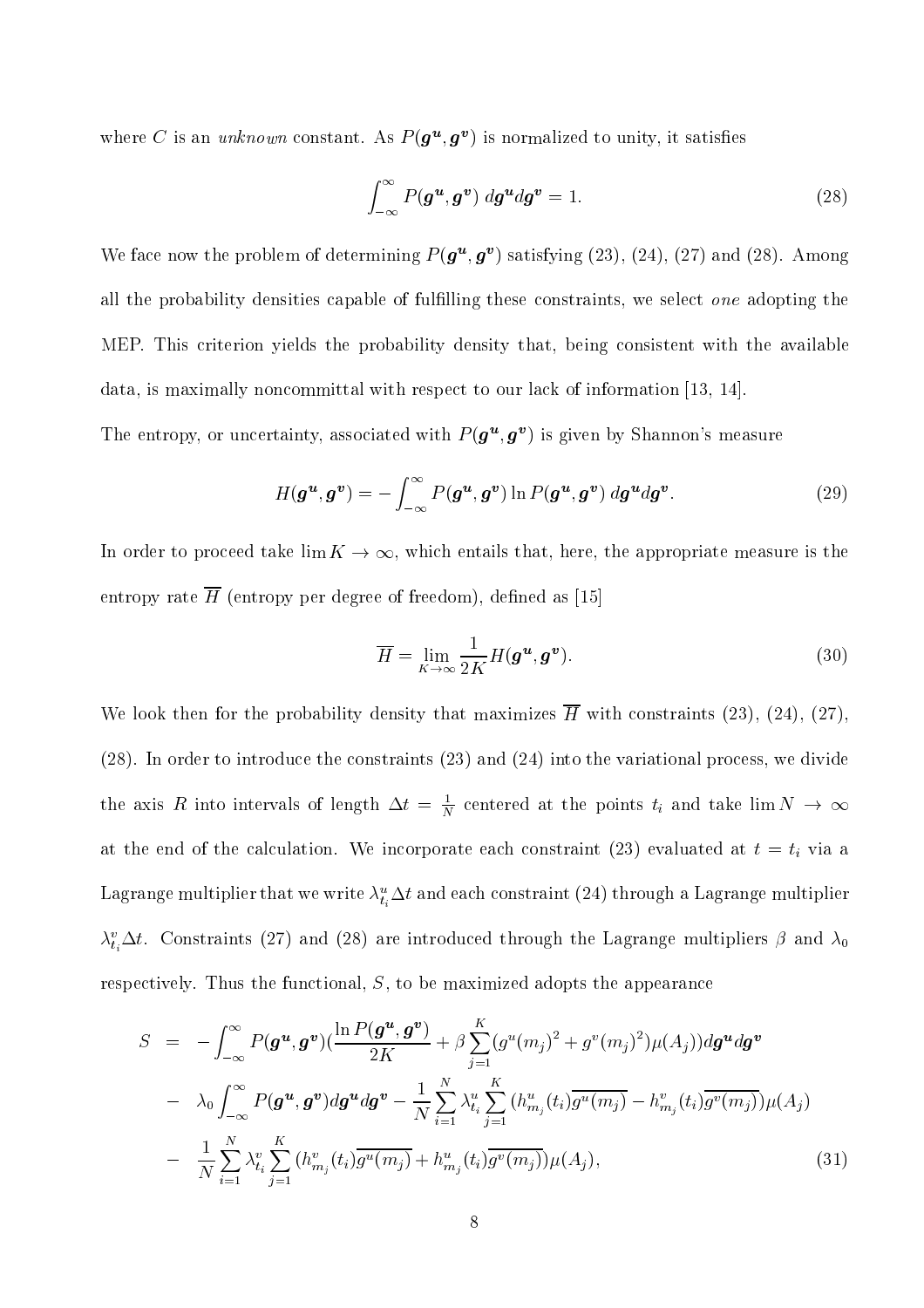and, from the condition  $\frac{\partial P}{\partial P} = 0$ , we obtain

$$
P(g^u, g^v) = \exp -(2K\lambda_0 + 1) \exp(-2K \sum_{j=1}^K (g^u(m_j)\gamma_1(m_j) + g^v(m_j)\gamma_2(m_j) + \beta g^u(m_j)^2 + \beta g^v(m_j)^2)\mu(A_j))
$$
\n(32)

where

$$
\gamma_1(m_j) = \frac{1}{N} \sum_{i=1}^N \lambda_{t_i}^u h_{m_j}^u + \lambda_{t_i}^v h_{m_j}^v \tag{33}
$$

$$
\gamma_2(m_j) = \frac{1}{N} \sum_{i=1}^N \lambda_{t_i}^v h_{m_j}^u - \lambda_{t_i}^u h_{m_j}^v,
$$
\n(34)

while the normalization constraint (28) entails

$$
\exp(2K\lambda_0+1) = \int_{-\infty}^{\infty} \exp(-2K \sum_{j=1}^{K} (g^u(m_j)\gamma_1(m_j) + g^v(m_j)\gamma_2(m_j) + \beta g^u(m_j)^2 + \beta g^v(m_j)^2)\mu(A_j))d\mathbf{g}^u d\mathbf{g}^v.
$$
\n(35)

Obviously, we are led to

$$
\exp(2K\lambda_0 + 1) = \prod_{j=1}^{K} \frac{\pi}{2K\beta\mu(A_j)} \exp(\frac{K\gamma_1(m_j)^2 \mu(A_j)}{2\beta}) \exp(\frac{K\gamma_2(m_j)^2 \mu(A_j)}{2\beta}), \quad (36)
$$

so that, by replacing (32) into (25) and (26) and calculating the pertinent integrals we have

$$
\overline{g^u(m_j)} = -\frac{\gamma_1(m_j)}{2\beta} = -\frac{1}{2\beta N} \sum_{i=1}^N \lambda_{t_i}^u h_{m_j}^u(t_i) + \lambda_{t_i}^v h_{m_j}^v(t_i)
$$
\n(37)

$$
\overline{g^v(m_j)} = -\frac{\gamma_2(m_j)}{2\beta} = -\frac{1}{2\beta N} \sum_{i=1}^N \lambda_{t_i}^v h_{m_j}^u(t_i) - \lambda_{t_i}^u h_{m_j}^v(t_i). \tag{38}
$$

Passing now to the limit  $\lim N \to \infty,$  the above equations yield

$$
\overline{g^u(m_j)} = -\frac{1}{2\beta} \int_R (\lambda_t^u h_{m_j}^u(t) + \lambda_t^v h_{m_j}^v(t)) dt,
$$
\n(39)

$$
\overline{g^v(m_j)} = -\frac{1}{2\beta} \int_R \left(\lambda_t^v h_{m_j}^u(t) - \lambda_t^u h_{m_j}^v(t)\right) dt,\tag{40}
$$

or

$$
\overline{\langle m_j|g\rangle} = \overline{g^u(m_j)} + i\overline{g^v(m_j)} = \int_R \xi(t)h_{m_j}^*(t) dt = \langle h_{m_j}|\xi\rangle,
$$
\n(41)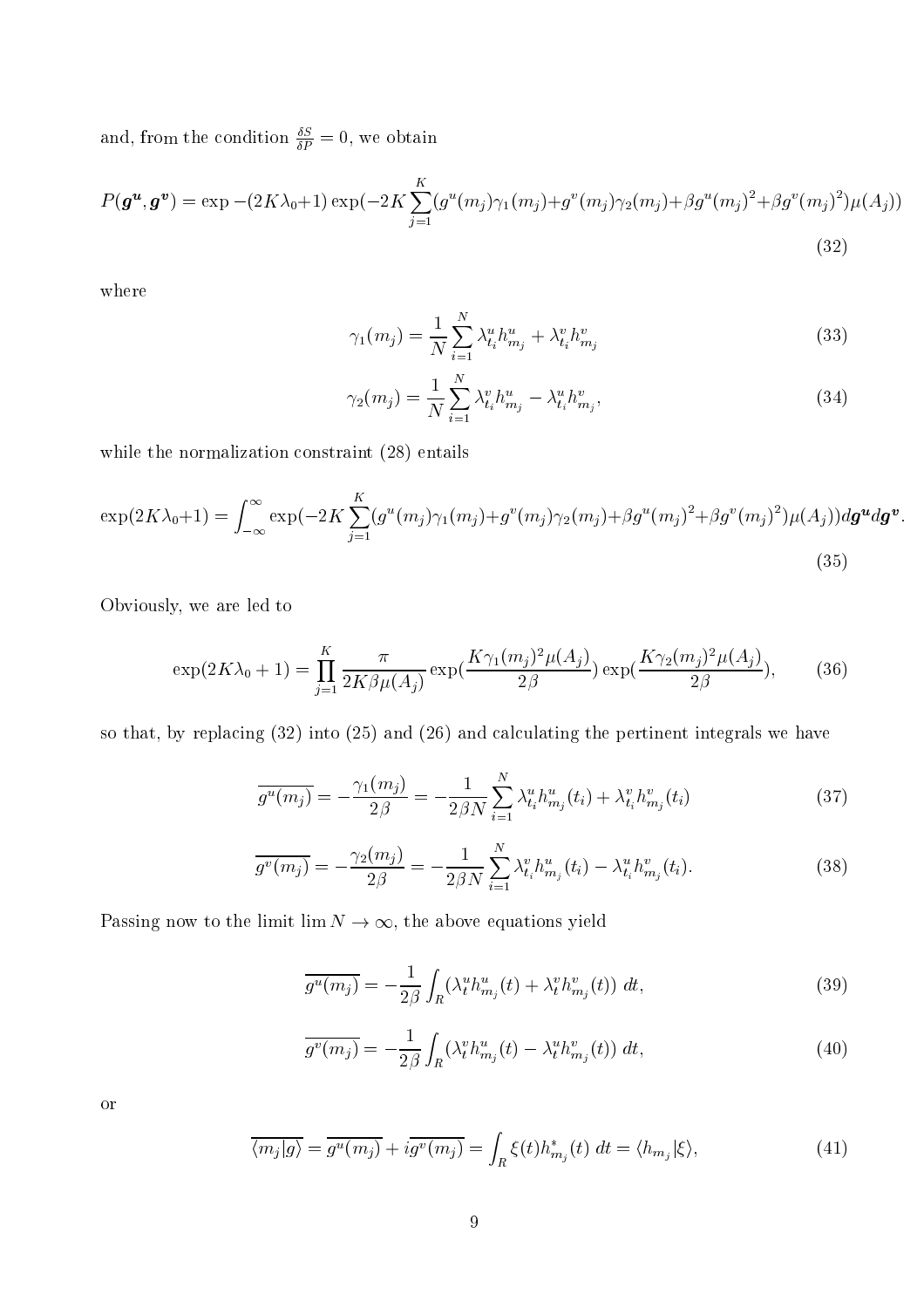with  $\xi(t) = -\frac{1}{2\beta}(\lambda_t^2 + i\lambda_t^2)$ .

From equation (41) we gather that  $\overline{\langle m_j|g\rangle} \in \mathcal{F}$ . Using  $\overline{\langle m|g\rangle}$  in (20) and performing the inner product operation on both sides with  $\langle h^m |$  we have

$$
\langle h^{m'}|f\rangle = \int_{M} \langle h^{m'}|h_{m}\rangle \overline{\langle m|g\rangle} \, d\mu(m), \tag{42}
$$

and, since  $\langle m|q\rangle \in \mathcal{F}$ , the *reproducing kernel* equation (18) is verified. Hence,  $\langle m|q\rangle \equiv \langle n^{-} |f\rangle$ and we conclude that the statistical estimate  $\langle m | q \rangle = \langle n^{\alpha} | f \rangle$  is an  $\alpha$  optimal solution in a ME sense.

#### 3.1 Some special cases: The WFT, the CWT and discrete frames

The frame formulation proposed in [8, 9, 10, 11], and adopted here in order to develop the present statistical treatment of the inverse problem, allows one to derive the WFT and CWT as special cases of the same structure. In addition, the classical discrete frame formulation [1, 2, 4] also appears as a particular case of the generalized theory.

For the WFT,  $M = R^2$  is the set of all the continuous parameters  $m = (\omega, \theta)$  and  $a\mu(m) = a\omega a\theta$ . In this case, the frame elements are  $|h_m\rangle = \frac{|\psi_m\rangle|}{||w||}$  with

$$
\langle t|w_{\omega,b}\rangle = w(t-b)\exp(i\omega t),\tag{43}
$$

which was function in H. The inverse problem for the involves the WFT involves the involves then the involves the inversion of the inversion of the involves the involves the involves the involves then the involves the inv the equation

$$
\langle t|f\rangle = \frac{1}{||w||} \int_{R^2} w(t-b) \exp(i\omega t) \langle \omega, b|g \rangle d\omega db. \tag{44}
$$

As the frame is self-reciprocal:  $|w^{*,*}\rangle = \frac{1-\omega_{*,0}}{||w||}$  and the ME estimate for  $\langle \omega, b | g \rangle$  gives the WFT of  $|f\rangle$ , i.e.,

$$
\overline{\langle \omega, b | g \rangle} = \frac{1}{||w||} \langle w_{\omega, b} | f \rangle = \frac{1}{||w||} \int_{R} w(t - b)^* \exp(-i\omega t) f(t) dt.
$$
 (45)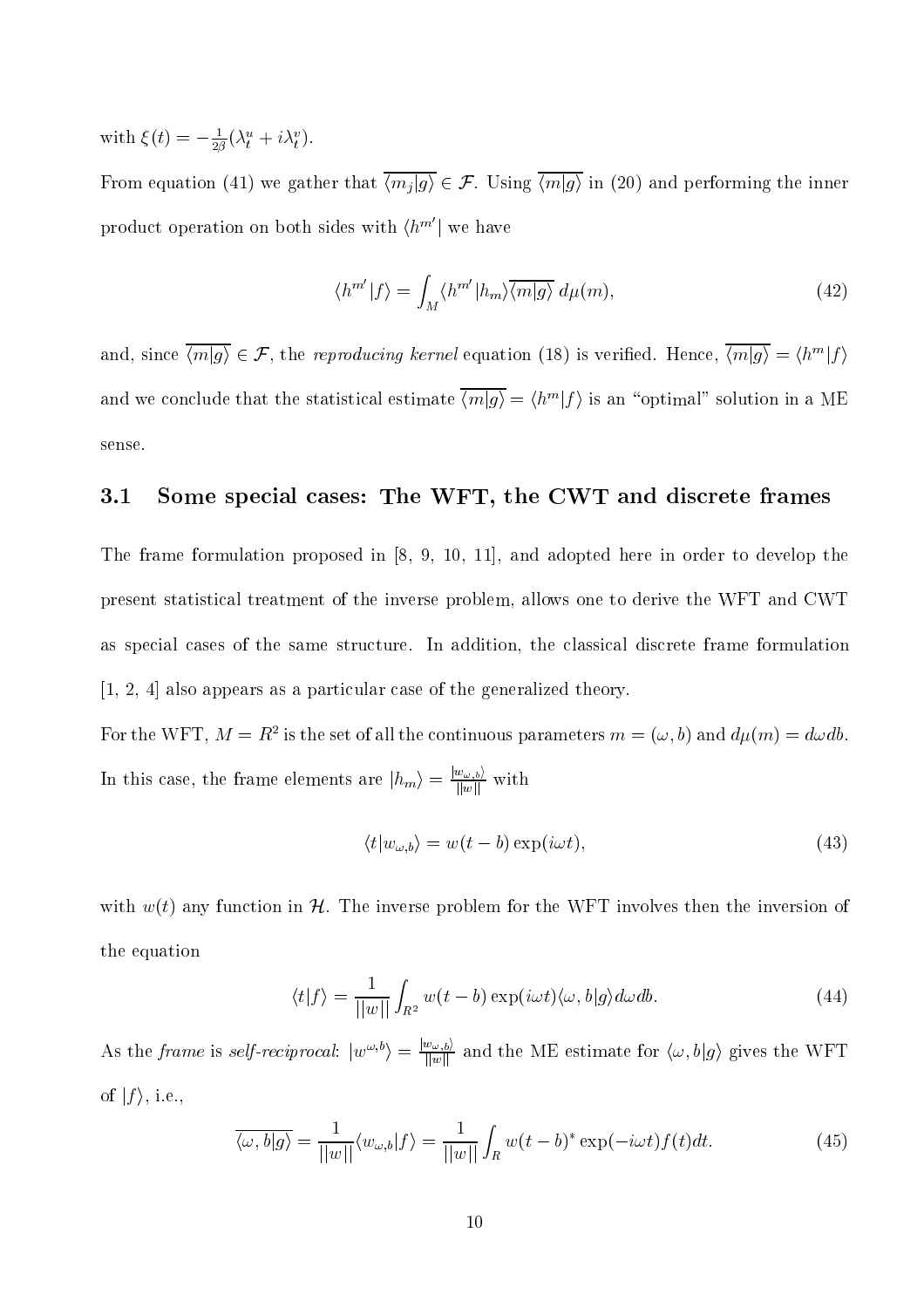For the CWT,  $M = R^2, m = (a, b)$  and  $a\mu(m) = \frac{C_{\psi}a^2}{C_{\psi}a^2}$ . The frame elements are the wavelets

$$
\langle t|\psi_{a,b}\rangle = a^{-1/2}\psi_{a,b}(\frac{t-b}{a}),\tag{46}
$$

with  $\psi(t)$  a mother wavelet satisfying the admissibility condition

$$
C_{\psi} = \int_{R} \frac{|\hat{\psi}(\omega)|^2}{|\omega|} d\omega < \infty, \tag{47}
$$

where  $\psi(\omega)$  is the Fourier Transform of  $\psi(t)$ .

The equation to be inverted in this case is

$$
\langle t|f\rangle = \frac{1}{C_{\psi}} \int_{R^2} a^{-1/2} \psi_{a,b}(\frac{t-b}{a}) \langle a,b|g\rangle \frac{dadb}{a^2}.
$$
 (48)

The reciprocal frame is also trivial, as  $|\psi^{a,b}\rangle = |\psi_{a,b}\rangle$ , and the ME estimate of the inverse problem is the CWT of  $|f\rangle$ , i.e.,

$$
\overline{\langle a,b|g\rangle} = \langle \psi_{a,b}|f\rangle = \int_{R} a^{-1/2} \psi^* \left(\frac{t-b}{a}\right) f(t) dt. \tag{49}
$$

When  $M = Z^n$  and  $\mu$  is the counting measure  $(\mu(A) = \text{number of elements in } A), L^2(\mu) = l^2(Z^n)$  $\blacksquare$ and the *generalized theory* reduces to the classical discrete one. The discrete version of both the WFT and CWT, for the sampling density required to give rise to a frame [4, 5, 6], involves reciprocal frames which are of no trivial character and have to be calculated by recourse to iterative algorithms [4, 16].

## 4 Conclusions

A statistical treatment of the frame inverse problem has been presented. The problem has been transformed into a problem of statistical inference by considering the set of admissible solutions as a random function and adopting the MEP as a decision criterion to select the probability density that, being consistent with the data, is less committal with respect to our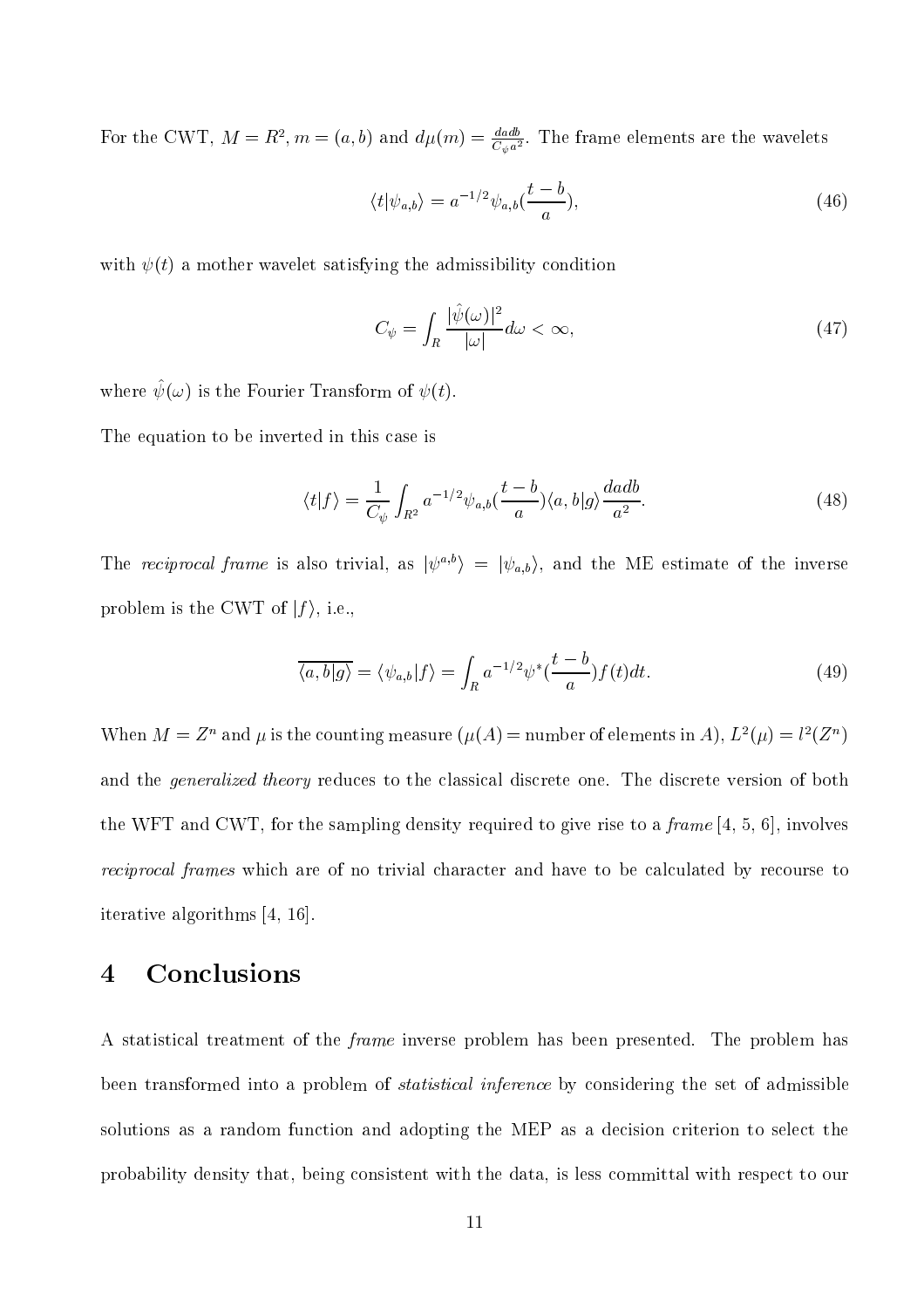lack of information. The statistical treatment presented here leads one to conclude that the *reciprocal frame* gives rise to a solution that, in addition to being "optimal" in a MN sense is also "optimal" from a ME viewpoint.

As special cases, the WFT and CWT have been obtained from the concomitant inverse problems as "optimal conjectures", derived according to MEP strictures.

### Acknowledgments

L. Rebollo-Neira is a member of CICPBA (Comisión de Investigaciones Científicas de la Provincia de Buenos Aires, Argentina). This work has been supported by Ministerio de Educacion y Ciencia, Spain (Program: "Estancias Temporales de Cientificos y Tecnólogos Extranjeros en España" and Grant TIC 96-0500-C10-01). A. Plastino thanks the Argentine national Research Council for financial support.

### References

- [1] R. J. Duffin, A. C. Shaffer, "A Class of Nonharmonic Fourier Series," Trans. Amer. Math. Soc. 72, 341-366 (1952).
- [2] R. M. Young, An introduction to Nonharmonic Fourier Series (Academic Press, New York, 1980).
- [3] J. R. Klauder, S. K. Skagerstam, Coherent States (World Scientific, Singapore, 1985).
- [4] I. Daubechies, Ten Lectures on Wavelets (CBMS-NSF, SIAM, Philadelphia, 1992).
- [5] I. Daubechies, "The Wavelets Transform, Time Frequency Localization and Signal Analysis," IEEE Trans. Inform. Theory 36, 961-1005 (1990).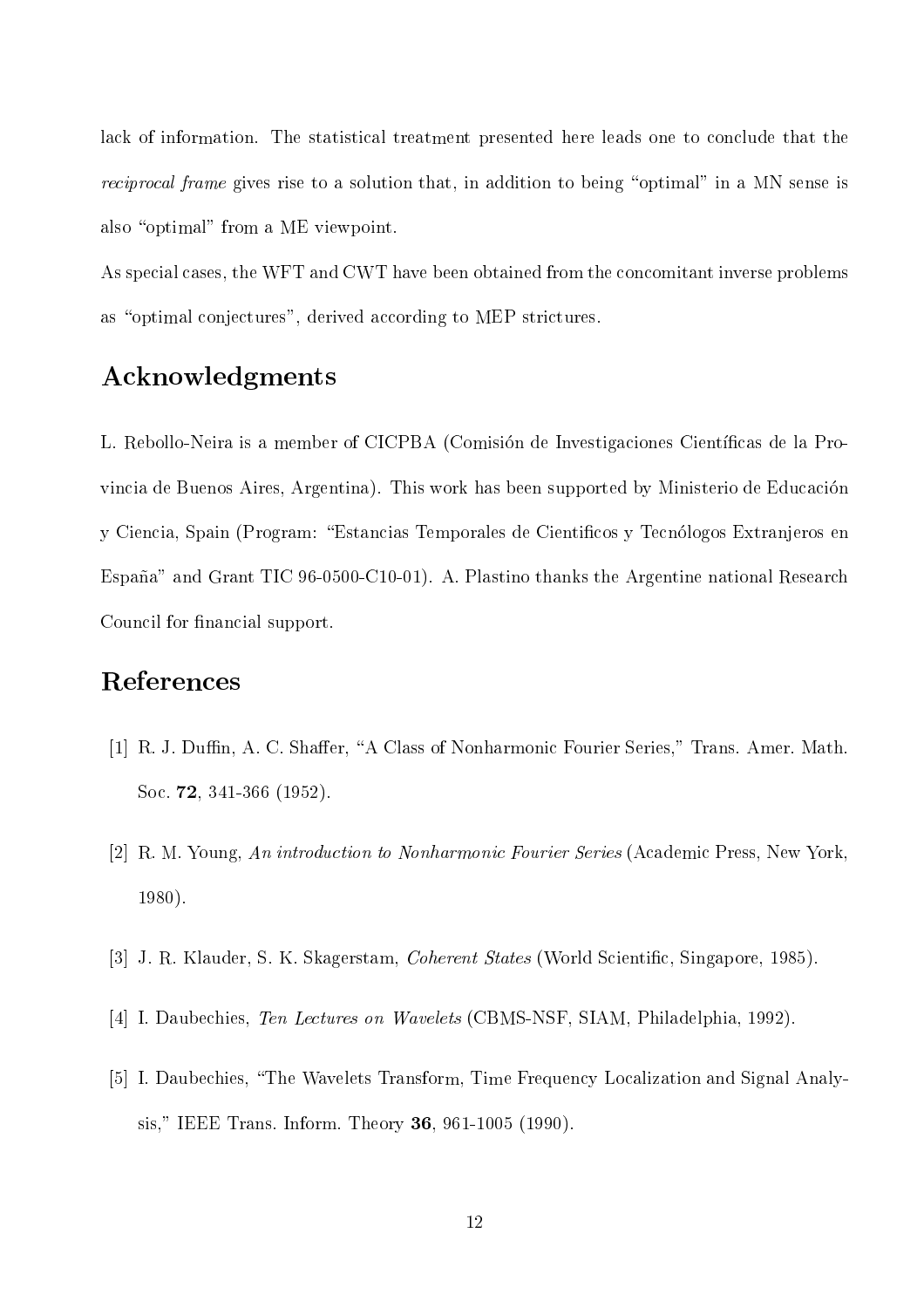- [6] C. Heil, D. Walnut, "Continuous and discrete wavelet transforms," SIAM Rev. 31, 628-666 (1989).
- [7] S. T. Ali, J. P. Antoine, J. P. Gazeau, "Square integrability of group representation on homogeneous spaces. II. Coherent and quasi-coherent states. The case of the Poincaré group," Ann. Inst. Henri Poincare 55, 857-890 (1991).
- [8] S. T. Ali, J. P. Antoine, J. P. Gazeau, "Continuous Frames in Hilbert Space," Annals of Physics 222, 1-37 (1993).
- [9] G. Kaiser, Quantum Physics, Relativity and Complex Spacetime: Towards a New Synthesis (North-Holland, Amsterdam, 1990).
- [10] G. Kaiser, A Friendly Guide to Wavelets (Birkhäuser, Berlin, 1994).
- [11] S. T. Ali, J. P. Antoine, J. P. Gazeau, "Square integrability of group representation on homogeneous spaces. I. Reproducing triples and frames," Ann. Inst. Henri Poincaré 55, 829-855 (1991).
- [12] P. A. M. Dirac, The principles of Quantum Mechanics (Oxford University Press, 1958).
- [13] E. T. Jaynes, "Information Theory and Statistical Mechanics," Phys. Rev. 106, 620-630 (1957).
- [14] E. T. Jaynes, \ Where do we Stand Maximum Entropy?," in The Maximum Entropy Formalism, Ed. R. Levine and M. Tribus ( MIT, Boston, 1979).
- [15] A. Papoulis, Probability, Random Variables and Stochastich Processes (McGraw-Hill, Inc., New York, 1991).